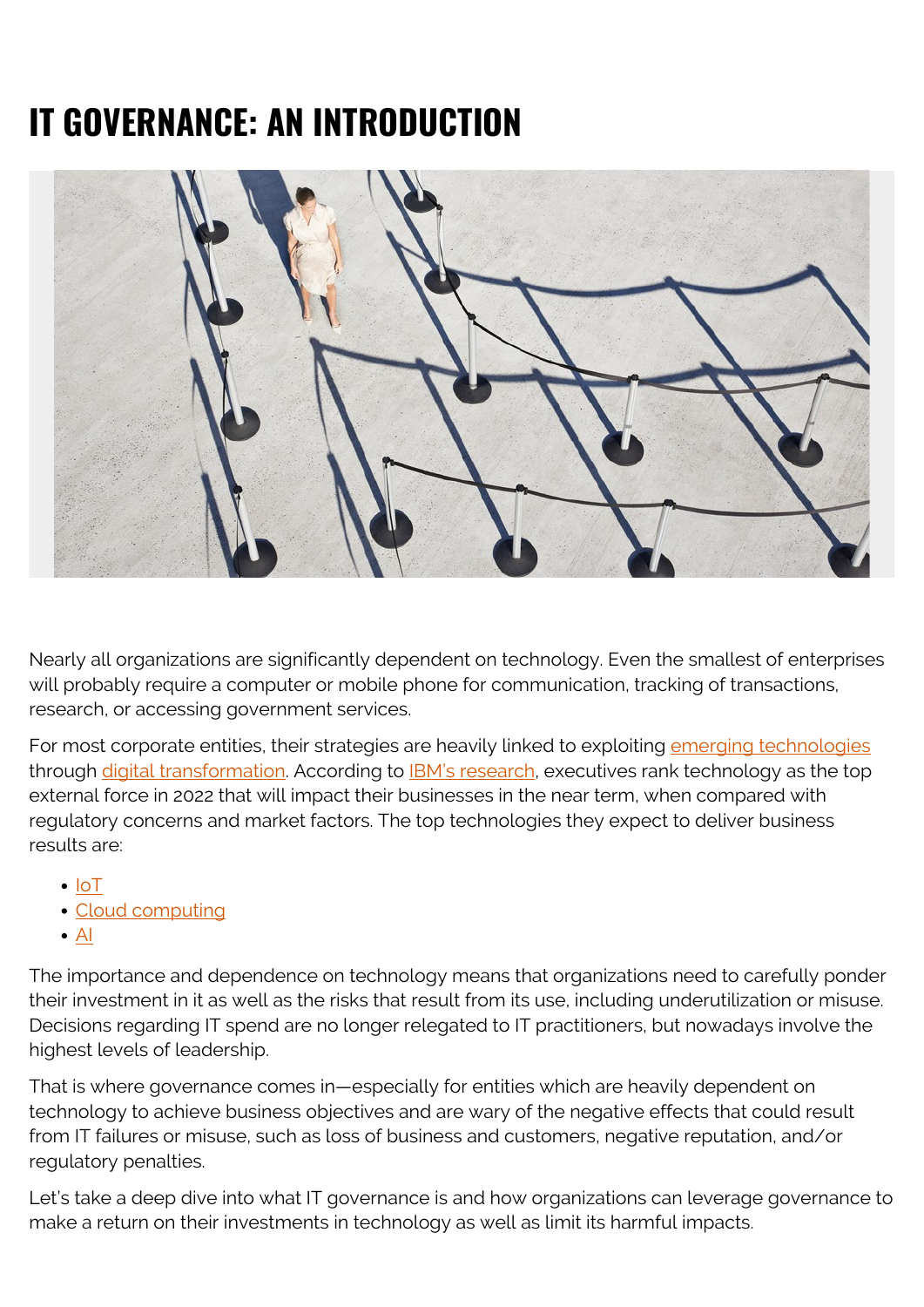## **What is IT Governance?**

The **ISO/IEC 38500:2015** standard for the governance of IT for the organization defines IT governance as *the system by which the current and future use of IT is directed and controlled*.

Governance facilitates effective and prudent management of IT resources that facilitates long-term business success. IT governance is usually a subset of overall corporate governance, and as a result there is usually significant alignment between the two. The work of IT governance can be grouped into three activities according to [COBIT:](https://blogs.bmc.com/blogs/cobit/)



- **Evaluating** stakeholder needs, conditions and options to determine balanced, agreed-on enterprise objectives. This would include review of past business performance, future imperatives, as well as current and future operating model and environment. Assessments such as SWOT analysis, PESTEL analysis and risk assessments are important inputs of evaluation.
- **Directing** the organization through prioritization and decision making. This is usually in the form of strategies and policies, as well as establishment of controls.
- **Monitoring** performance and compliance against agreed-on direction, regulations and objectives. This is usually carried out through compliance audits and performance reports.

In most organizations, corporate governance is the responsibility of the board of directors, but specific governance responsibilities may be delegated to specific structures at an appropriate level, especially for large complex entities. An IT governance body might be a subset of the board with some depth of IT knowledge, or a group of senior executives (drawn from both business and IT) directly overseeing funding, management, and usage of IT.

The [ITIL 4 Direct Plan and Improve](https://www.axelos.com/certifications/itil-service-management/managing-professional/direct-plan-and-improve) guidance provides examples of key governance roles and their responsibilities:

### **Governance structure Role in governance**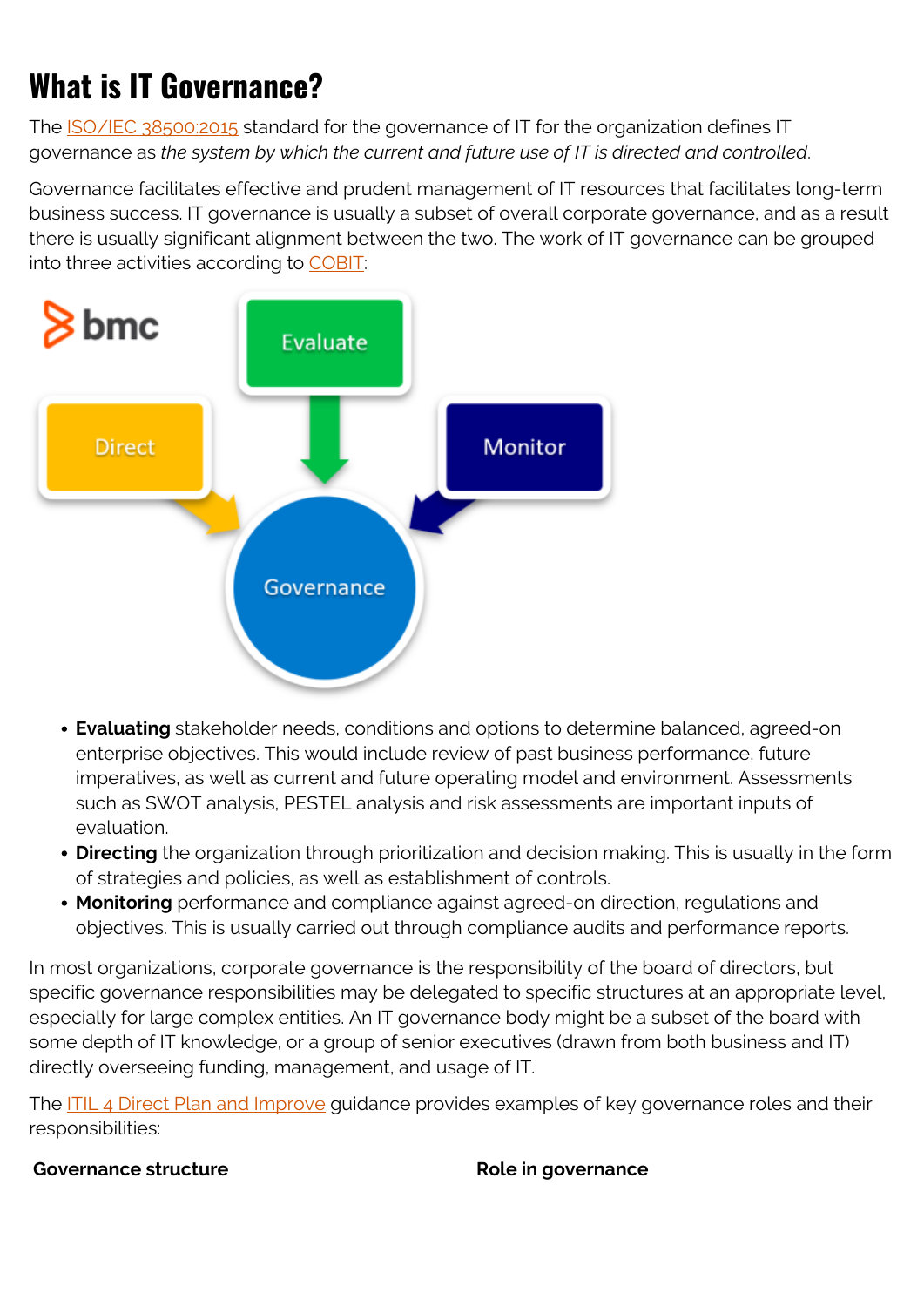| Board of directors  | Responsible for their organization's governance. Specific responsibilities<br>include:<br>· Setting strategic objectives<br>· Providing the leadership to implement strategy<br>· Supervising management<br>. Reporting to shareholders |
|---------------------|-----------------------------------------------------------------------------------------------------------------------------------------------------------------------------------------------------------------------------------------|
| <b>Shareholders</b> | Responsible for appointing directors and auditors to ensure effective<br>governance                                                                                                                                                     |
| Audit committee     | Responsible for supporting the board of directors by providing an<br>independent assessment of management performance and conformance                                                                                                   |

### **Good vs bad governance**

Governance is a function of human behavior. So, when it comes to good vs bad governance, the outcome is tied to two things:

- Whether the governance body does its job responsibly and effectively.
- Whether the stakeholders (i.e., management, employees, contractors or partners) are committed to upholding the governance framework.

Where the governance body is not knowledgeable or fully committed, there is a possibility that management ends up steering IT in a direction that may later harm the organization. Case in point is the abuse of user personal information or introduction of [bias in machine learning](https://blogs.bmc.com/blogs/bias-variance-machine-learning/) by some organizations, which have resulted in severe regulatory penalties and reputational damage, translating into financial loss.

Bad IT governance can be characterized by the following signs:

- The IT function makes all the decisions on the direction of technology without oversight or input from the rest of the business.
- IT budget spend frequently spirals out of controls with unending or stalled projects that do not provide the expected benefits to the organization.
- The governance body is [reactive](https://blogs.bmc.com/blogs/reactive-vs-proactive-problem-management/) in nature, only called into action when things go wrong such as major IT system failures, negative audit findings, or regulatory issues.
- IT objectives [are not aligned](https://blogs.bmc.com/blogs/it-business-alignment/) with the organization's strategic objectives.

Good IT governance takes a holistic approach, ensuring that all stakeholders are involved and committed to putting in place all the necessary elements required to build and sustain an effective governance framework. COBIT gives [a list of such components](https://www.isaca.org/resources/cobit) including: processes, organizational structures, policies and procedures, information flows, culture and behaviors, skills, and infrastructure.

### **Best practices in governance**

The [ISO/IEC 38500:2015](https://www.iso.org/obp/ui/#iso:std:iso-iec:38500:ed-2:v1:en) standard defines six principles that are necessary for effective governance of IT in the organization:

1. **Responsibility.** Everyone within the organization understands and accepts their responsibilities both in terms of demand and supply of IT and have the authority to meet them.